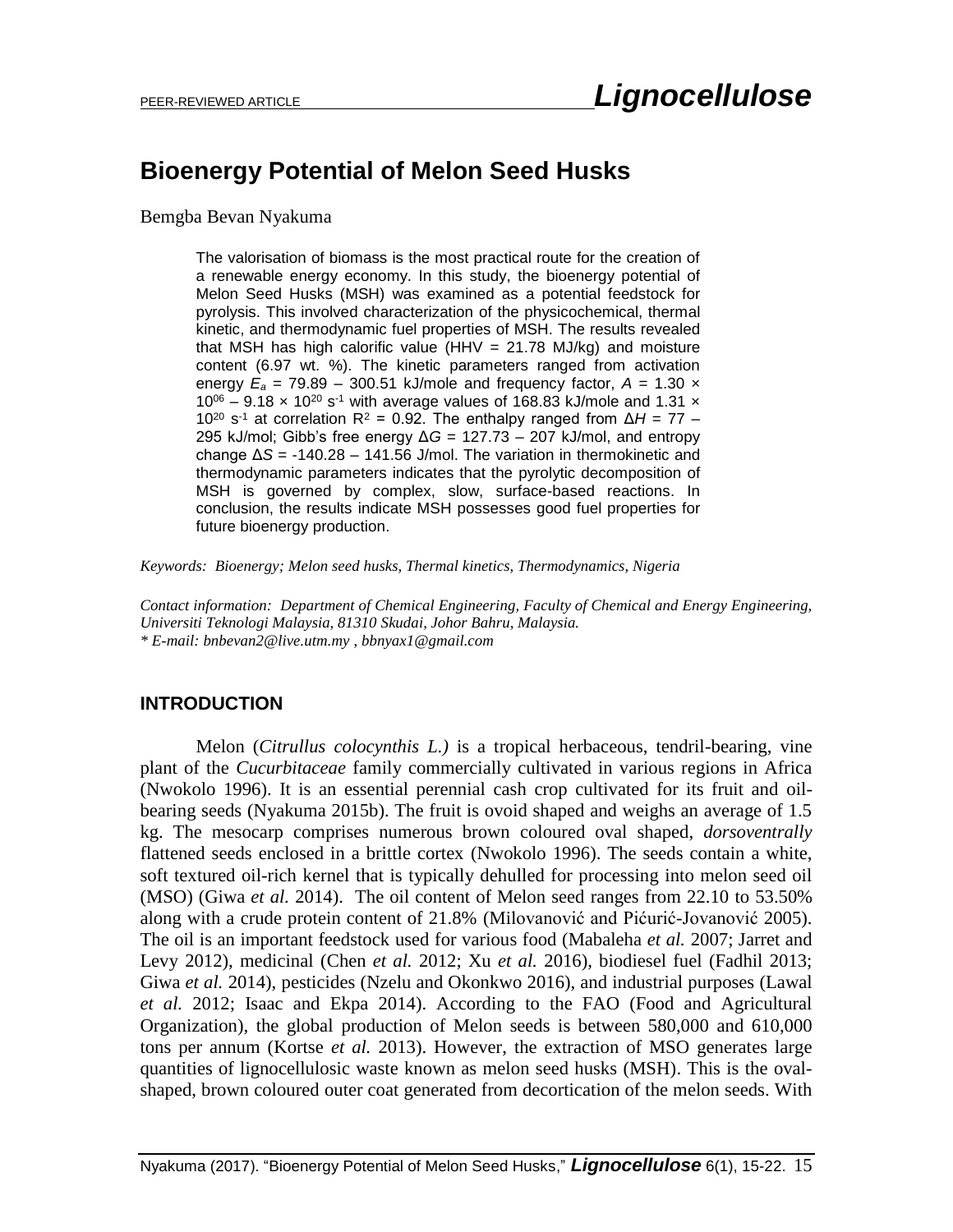the growing culinary and medicinal importance of melon seeds, it is estimated that the cultivation and extraction of MSO will result in increased wastes over the coming years (WorldWatch Institute 2017). This will present further waste disposal and management challenges for the communities reliant on the crop for livelihood. In addition, current strategies for the disposal and management of agricultural wastes such as MSH are considered inefficient, unsustainable, and environmentally hazardous (Demirbas 2011). Therefore, practical solutions are urgently required to significantly address the potential challenges of greenhouse gas (GHGs) emissions, global warming, and climate change resulting from open air burning, landfilling, and dumping of agroforestry wastes into the environment.

The utilization of MSH as fuel feedstock for biomass and bioenergy applications is a potential solution for the current waste management challenges. The valorisation of MSH can be achieved through biomass conversion technologies (BCT). Pyrolysis is considered one of the most promising BCT for the production of solid, liquid and gaseous fuels from biomass feedstocks (Basu 2010). Therefore, the pyrolysis of MSH presents opportunities for the production of clean, renewable, and sustainable energy, fuels, and chemicals for the future. Likewise, it is a potentially viable strategy for the efficient disposal and management of future agricultural waste streams. However, BCTs require a comprehensive evaluation of the fuel properties of potential biomass feedstock (Nyakuma *et al.* 2012; Joshua *et al.* 2016; Sadiku *et al.* 2016). This will enable efficient resources mobilization, and the design, development, and optimisation of conversion processes.

Therefore, this study examined the bioenergy potential of MSH as feedstock for pyrolysis. Consequently, the fuel characterization of MSH comprised physicochemical, thermal decomposition kinetics, and thermodynamic analyses. To the best of the authors' knowledge, there is limited research on the area, and new insights will foster the creation of a circular energy economy based on MSH valorisation. Consequently, the paper seeks to present comprehensive knowledge on the bioenergy properties of MSH. The results will provide valuable data for the design, development, and diffusion of future pyrolysis of MSH.

#### **EXPERIMENTAL**

The melon seed husks (MSH) were obtained from de-husked melon seeds purchased from a market in Kaduna state, Nigeria. The procedures and standards for the physiochemical, thermal, and kinetic characterization of the MSH are detailed in the previous study on the fuel (Nyakuma 2015b). The ultimate, proximate, and calorific analyses results are presented in Table 1. Thermal analysis was investigated through thermogravimetric (TG) analysis by heating approximately 10 mg of pulverized MSH under the non-isothermal heating program from 30 to 800  $\degree$ C at 5, 10 and 20  $\degree$ C/min heating rates under nitrogen gas atmosphere. The analysis was carried on the high precision thermobalance Netzsch 209 F3 Thermogravimetric (TG) analyzer according to the procedure described in literature (Nyakuma 2015a). Subsequently, the resulting TG-DTG data were used to calculate the kinetic parameters for the degree of conversion,  $\alpha$  = 0.05 to 0.60 according to the Distributed Activation Energy Model (DAEM). The kinetic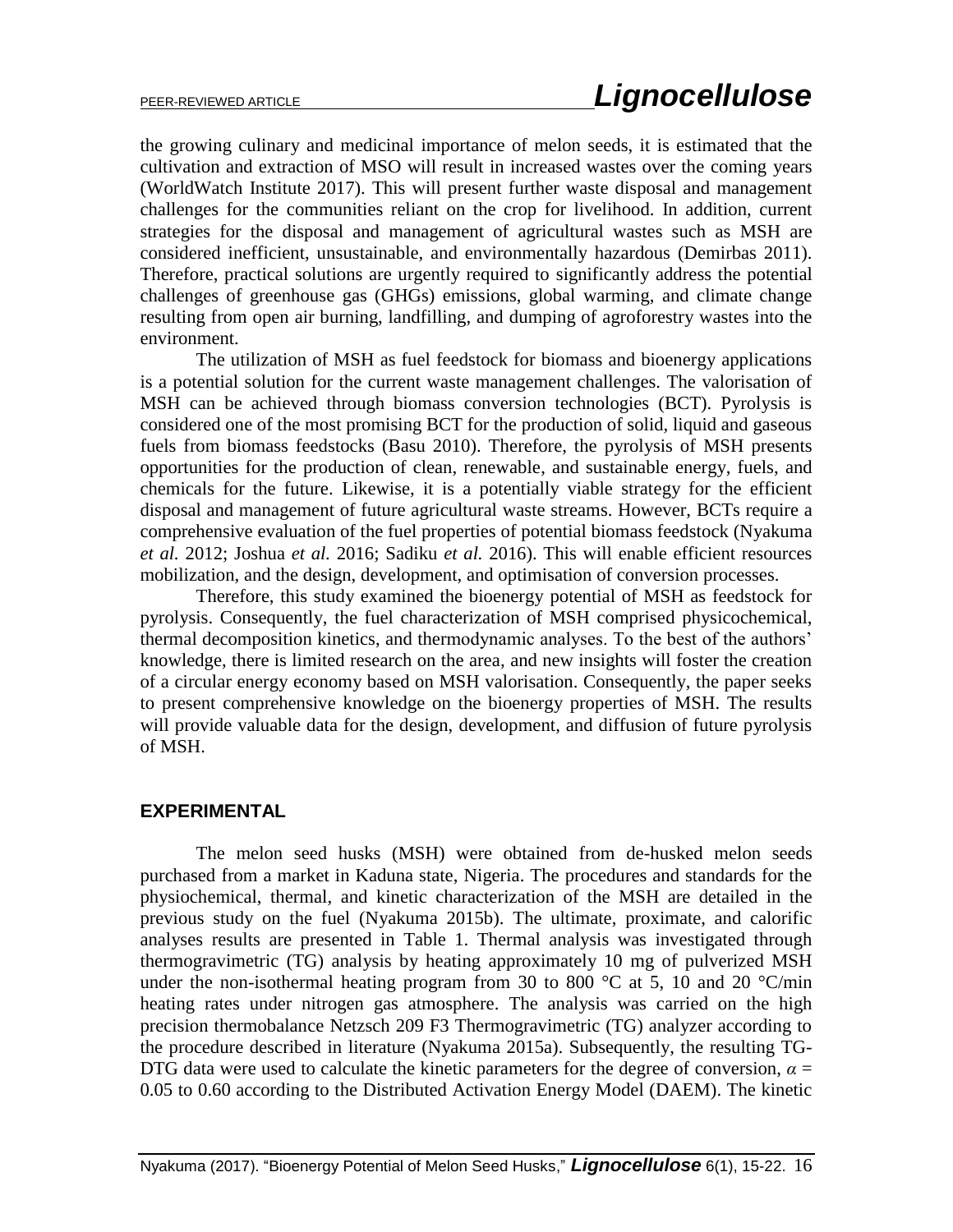parameters; – activation energy,  $E_a$  and frequency factor,  $A$  – were deduced from the slope and intercept of the equation respectively:

$$
ln\left(\frac{\beta}{T^2}\right) = ln\left(\frac{AR}{E_a}\right) + 0.6075 - \frac{E_a}{RT}
$$
\n<sup>(1)</sup>

The theory and assumptions for the DAEM model are described in the literature (Shen *et al.* 2011). Consequently, the thermodynamic parameters; enthalpy (Δ*H*), Gibb's free energy  $(\Delta G)$ , and entropy change  $(\Delta S)$  for MSH were calculated based on the kinetic parameters from DAEM using Eqs. 2 to 4 (Maia and de Morais 2016);

$$
\Delta H = E_a - RT \tag{2}
$$

$$
\Delta G = E_a + RT_m \cdot \ln\left(\frac{K_B T_m}{hA}\right) \tag{3}
$$

$$
\Delta S = \frac{\Delta H - \Delta G}{T_m} \tag{4}
$$

The terms  $\Delta H$ ,  $\Delta G$ , and  $\Delta S$  represent the enthalpy, Gibb's free energy, and entropy change, respectively. Furthermore, *E<sup>a</sup>* represents activation energy (kJ/mol), *R -* molar gas constant (8.314 J/mol K), and  $T$  - Temperature (K). The term  $T_m$  peak decomposition temperature (K) was determined from the average DTG peaks for MSH degradation. The values were deduced from the Proteus Thermoanalysis Software version 6.0. The term *K<sup>B</sup>* corresponds to the Boltzmann constant  $(1.38 \times 10^{-23} \text{ J/K})$  and *h* is Planck's constant  $(6.626 \times 10^{-34} \text{ Js})$ .

### **RESULTS AND DISCUSSION**

#### **Physicochemical Fuel Properties**

Table 1 presents the physicochemical properties comprising the ultimate, proximate, and calorific analyses in dry ash free basis (*daf*)\* and dry basis (*db*)\*\*.

| <b>Analysis</b>      | <b>Element/Property</b>     | <b>Symbol/Units</b> | Proportion (wt.%) |
|----------------------|-----------------------------|---------------------|-------------------|
| Ultimate Analysis*   | Carbon                      | С                   | 51.80             |
|                      | Hydrogen                    | н                   | 6.67              |
|                      | Nitrogen                    | N                   | 0.85              |
|                      | Sulphur                     | S                   | 0.40              |
|                      | Oxygen                      | O                   | 40.28             |
|                      | <b>Higher Heating Value</b> | HHV MJ/kg           | 21.78             |
|                      | Lower Heating Value         | LHV MJ/kg           | 20.50             |
| Proximate Analysis** | Moisture                    | M                   | 6.97              |
|                      | <b>Volatile Matter</b>      | VM                  | 79.52             |
|                      | Ash                         | A                   | 1.50              |
|                      | <b>Fixed Carbon</b>         | <b>FC</b>           | 18.99             |

**Table 1**: Physicochemical Fuel Properties of Melon Seed Husk (MSH)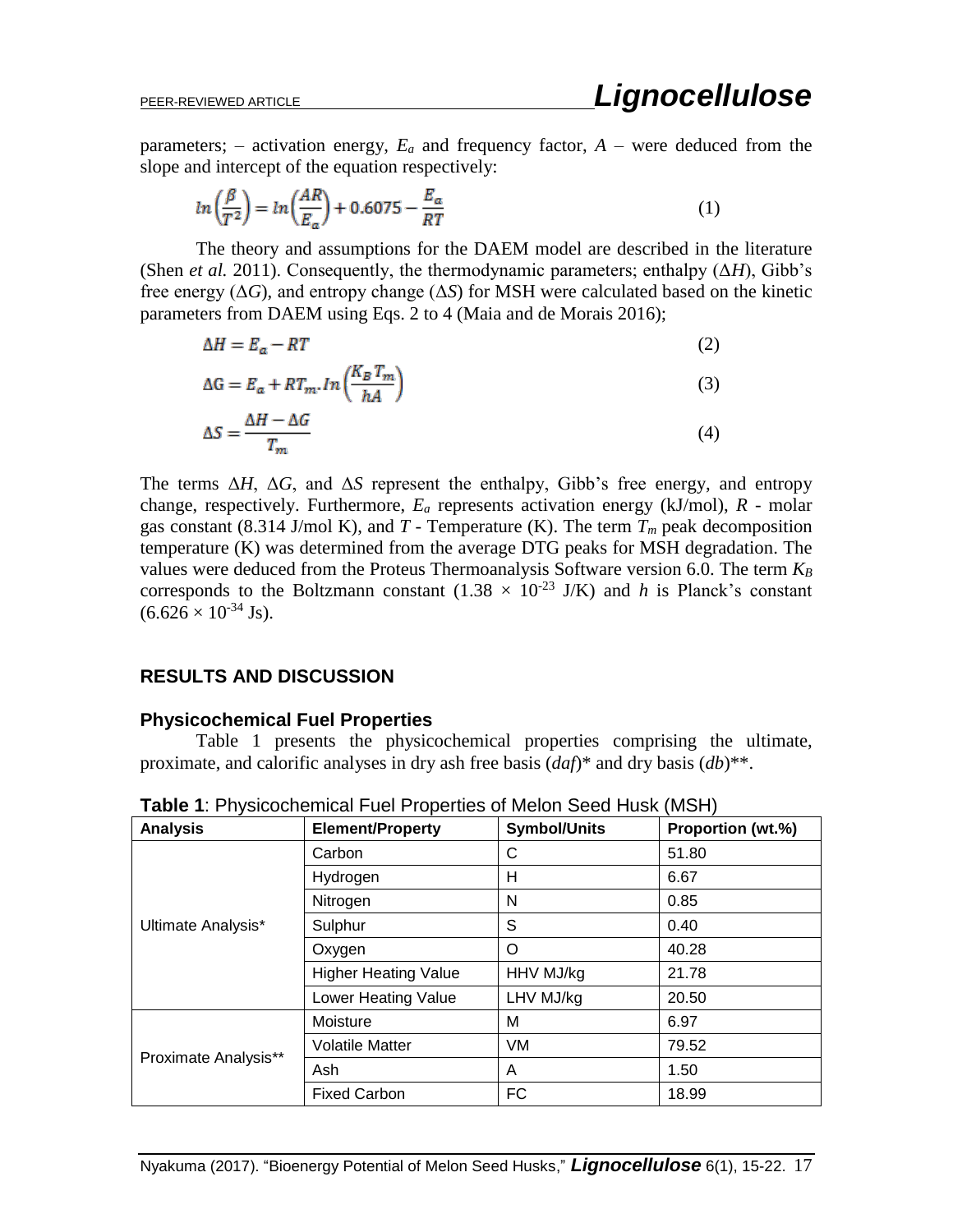The physicochemical properties of MSH indicate that the fuel had high proportions of *C*, *H*, and *FC*, which accounts for its high calorific values *HHV* and *LHV*. In addition, the low moisture and ash content are ideal qualities for the pyrolysis of MSH into solid, liquid, and gaseous biofuels. Furthermore, the low content of pollutant gas precursors *N,* and *S* indicate the fuel is potentially an environmentally friendly feedstock for biofuel and bioenergy production.

## **Thermal Kinetic Properties**

The kinetic parameters  $E_a$  and A deduced from the slope and intercept of Eq.1 are presented in Table 2. The values are presented for degrees of conversion of MSH from *α*  $= 0.05$  to 0.60 for pyrolysis decomposition of MSH from 30 to 800 °C.

| α       | Slope    | intercept | $R^2$  | $E_a$ (kJ/mole) | $A(s^{-1})$           |
|---------|----------|-----------|--------|-----------------|-----------------------|
| 0.05    | $-9.61$  | 18.63     | 0.9774 | 79.89           | $1.18 \times 10^{09}$ |
| 0.10    | $-10.45$ | 11.73     | 0.5048 | 86.86           | $1.30 \times 10^{06}$ |
| 0.20    | $-20.05$ | 25.36     | 0.9987 | 166.72          | $2.06 \times 10^{12}$ |
| 0.30    | $-22.32$ | 27.27     | 0.9988 | 185.55          | $1.55 \times 10^{13}$ |
| 0.40    | $-23.90$ | 28.55     | 0.9988 | 198.66          | $5.98 \times 10^{13}$ |
| 0.50    | $-19.68$ | 21.02     | 0.9924 | 163.61          | $2.64 \times 10^{10}$ |
| 0.60    | $-36.15$ | 44.68     | 0.9756 | 300.51          | $9.18 \times 10^{20}$ |
| Average | $-20.31$ | 25.32     | 0.9209 | 168.83          | $1.31 \times 10^{20}$ |

**Table 2**: Kinetic parameters for MSH pyrolysis using DAEM

As observed, the kinetic parameters ranged from  $E_a = 79.89$  to 300.51 kJ/mol and  $A = 1.30 \times 10^{06}$  to  $9.18 \times 10^{20}$  s<sup>-1</sup> with average values  $E_a = 168.83$  kJ/mol;  $A = 1.31 \times 10^{20}$  $s^{-1}$  and coefficient of determination  $R^2 = 0.9209$ . The wide variation in kinetic parameters demonstrates that the decomposition is due to complex reactions between the lignocellulosic components of MSH. Furthermore, Maia and de Morais (2016) stated that low-frequency factors  $< 10^9$  s<sup>-1</sup> are due to surface based or closed complex degradation reactions. However, for values  $\geq 10^9$  s<sup>-1</sup> this may be due to a simple complex. Table 3 presents the comparative analysis of the average kinetic parameters of MSH and other biomass investigated in literature.

| <b>Biomass</b>          | $E_a$ (kJ/mol) | <b>References</b>          |
|-------------------------|----------------|----------------------------|
| Melon Seed Husk (MSH)   | 168.83         | This study                 |
| Cardoon Leaves          | 350.00         | (Damartzis et al., 2011)   |
| Helianthus tuberosus    | 268.30         | (Sun et al., 2012)         |
| <b>Hazelnut Husks</b>   | 131.10         | (Ceylan and Topcu, 2014)   |
| <b>Red Pepper Waste</b> | 92.93          | (Maia and de Morais, 2016) |
| <b>Cardoon Stems</b>    | 224.00         | (Damartzis et al., 2011)   |
| Oil Palm EFB Pellets    | 160.20         | (Nyakuma et al., 2015)     |
| Imperata cylindrica     | 164.93         | (Oladokun et al., 2016)    |

**Table 3**. Comparison of the Kinetic Parameters of MSH with other Biomass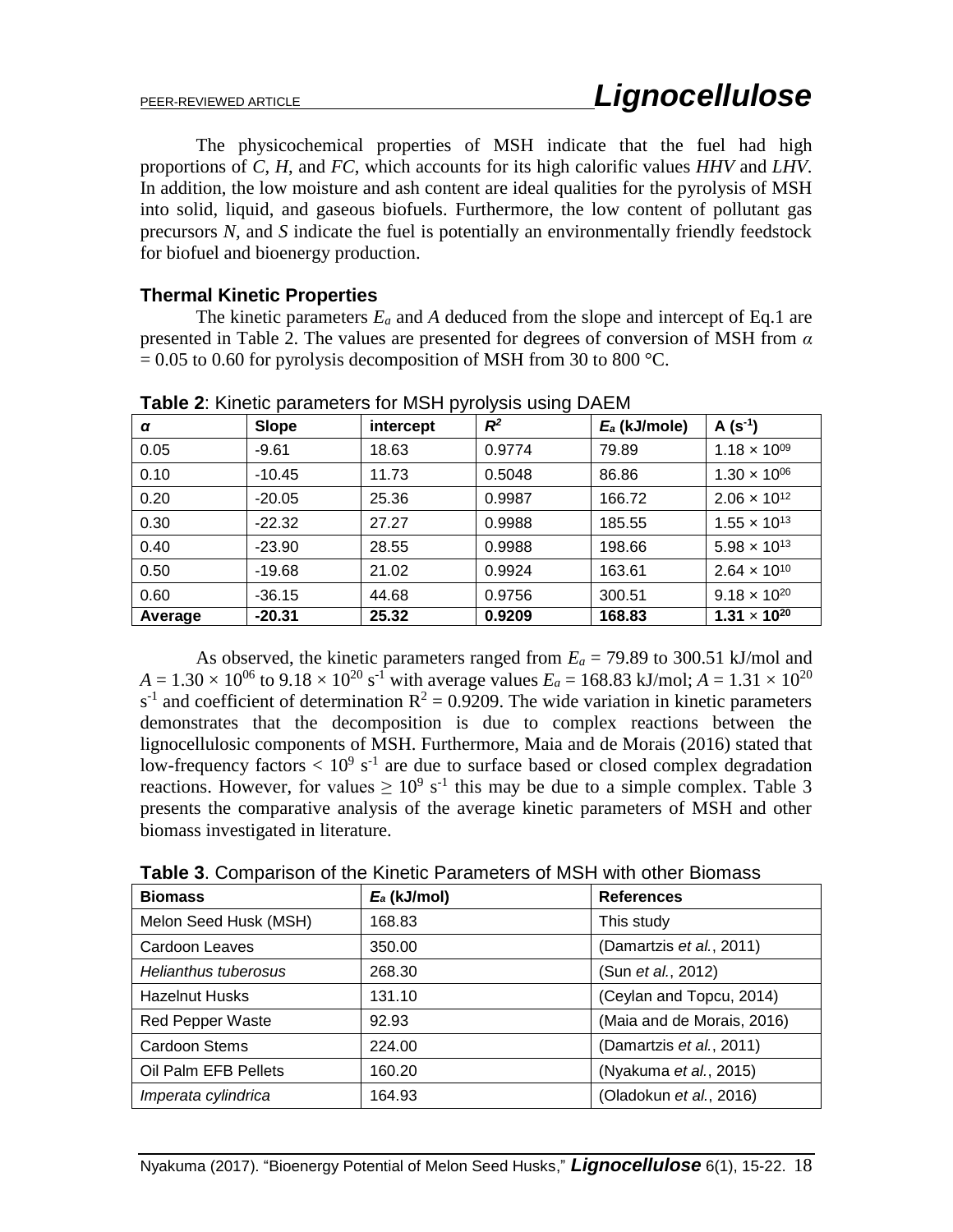As can be observed in Table 3, *E<sup>a</sup>* values of agroforestry biomass can typically range from 92.93 to 350 kJ/mol, whereas the value for MSH was 168.83 kJ/mol. The activation energy  $(E_a)$  is defined as the minimum energy required by reactants in a chemical system to initiate a reaction (Ceylan and Topcu 2014). Therefore, lower *E<sup>a</sup>* values will result in faster reactions and *vice versa*. Furthermore, the degradation of MSH under pyrolysis conditions may be slower compared to Hazelnut husks, *Imperata cylinderica*, Oil palm EFB pellets, and Red Pepper waste. In effect, slow pyrolysis favors the production of solid pyrolysis products such as biochar and bio-charcoal (Basu 2010).

## **Thermodynamic Fuel Properties**

The thermodynamic parameters enthalpy  $(\Delta H)$ , Gibb's free energy  $(\Delta G)$ , and entropy change (Δ*S*) of MSH were determined based on the kinetic parameters from DAEM. The values of  $\Delta G$  and  $\Delta S$  were calculated using the average peak decomposition temperature  $T<sub>m</sub>$  of MSH. Table 4 presents the thermodynamic properties of the fuel.

| α    | $E_a$ (kJ/mole) | $\Delta H$ (kJ/mol) | $\Delta G$ (kJ/mol) | $\Delta S$ (J/mol) |
|------|-----------------|---------------------|---------------------|--------------------|
| 0.05 | 79.89           | 77.05               | 127.73              | $-81.88$           |
| 0.10 | 86.86           | 82.94               | 169.77              | $-140.28$          |
| 0.20 | 166.72          | 162.05              | 176.16              | $-22.79$           |
| 0.30 | 185.55          | 180.63              | 184.59              | $-6.40$            |
| 0.40 | 198.66          | 193.58              | 190.77              | 4.53               |
| 0.50 | 163.61          | 158.44              | 195.48              | $-59.84$           |
| 0.60 | 300.51          | 295.09              | 207.47              | 141.56             |

**Table 4.** Thermodynamic Fuel Properties of MSH

The thermodynamic parameter enthalpy (Δ*H*) ranged from 77 to 295 kJ/mol with an average value of 164.25 kJ/mol. On the other hand, Gibb's free energy (Δ*G*) ranged 127.73 to 207 kJ/mol with an average value of 178.85 kJ/mol for the fuel. Lastly, the entropy change (Δ*S*) was -140.28 to 141.56 J/mol, with an average value of -23.59 J/mol. In comparison, the average values of enthalpy  $(\Delta H)$  and Gibb's free energy  $(\Delta G)$  are somewhat higher than the red pepper waste, RPW ( $\Delta H = 119$  kJ/mol and  $\Delta G = 136$ kJ/mol) examined by *Maia* and *de Morais* (2016). This may be ascribed to the lignocellulosic components, which account for the reactivity and selectivity of products during pyrolytic biomass decomposition. This is corroborated by studies that demonstrate the *holocellulose* content and reactivity of vegetative biomass is higher than husks residues (Ndazi *et al.*, 2008).

## **CONCLUSIONS**

The study examined the bioenergy potential of Melon Seed Husks (MSH) as feedstock for pyrolysis. Consequently, MSH was evaluated based on its physicochemical, thermal kinetics and thermodynamic characteristics. The following conclusions can be drawn from the results;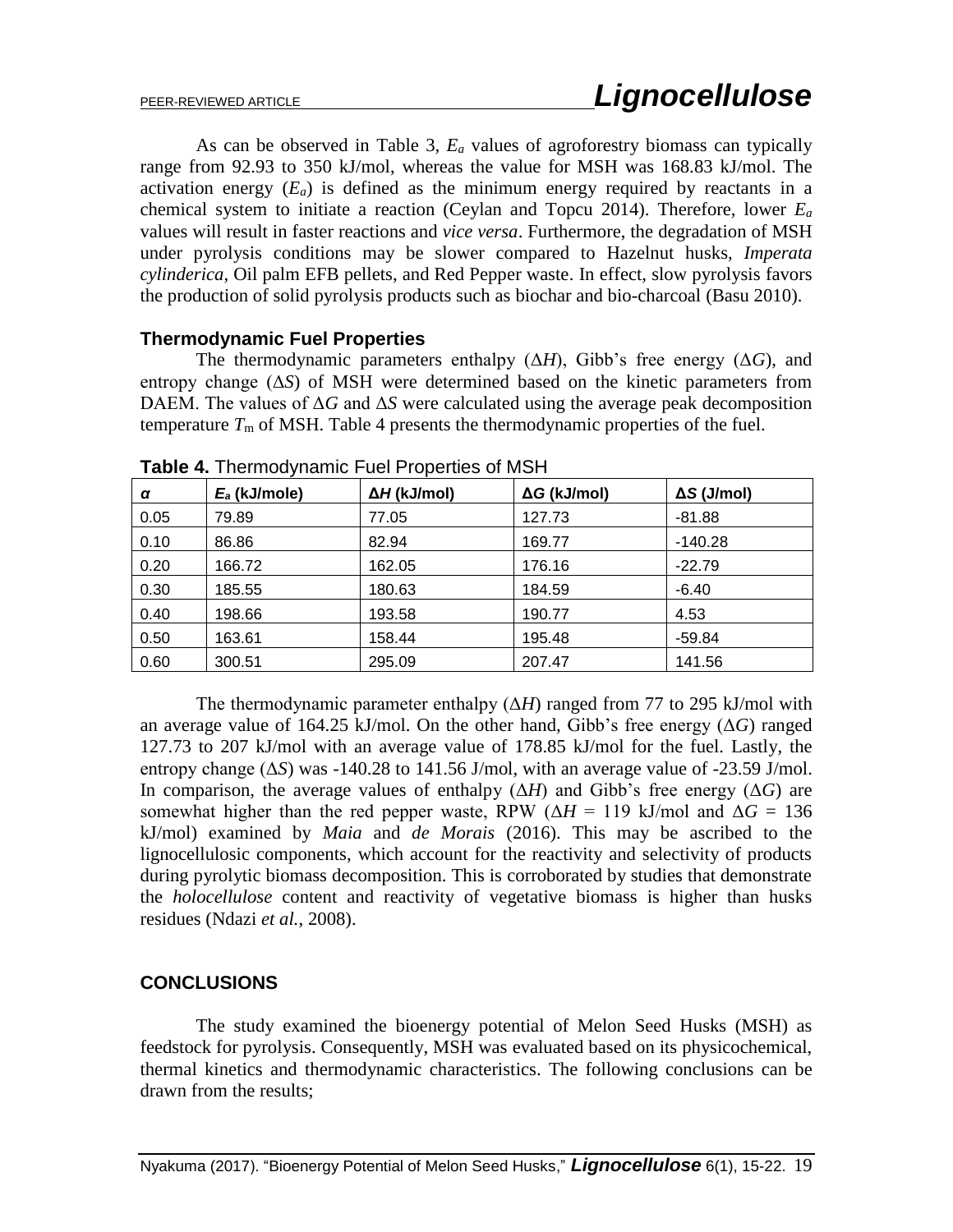- 1. The physicochemical properties of MSH revealed high proportions of elemental fuel constituents; *C*, *H*, *FC* but low ash and moisture content. The calorific value of MSH was significantly high compared to other agroforestry residues in literature. Furthermore, the low content of *N* and *S* demonstrates the environmental friendliness of the fuel.
- 2. The thermal kinetic properties of MSH demonstrated that *E<sup>a</sup>* and *A* were somewhat higher than other biomass. Therefore, the degradation kinetics of MSH is based on slow surface based pyrolysis reactions, which favour solid products such as biochar and bio-charcoal.
- 3. The thermodynamic properties of MSH indicated that the Δ*H*, Δ*G*, and Δ*S* are higher than previously reported, which may be due to the high content of unreactive biomass components such as lignin. This indicates that the degradation of MSH will favour solid pyrolysis products.

## **ACKNOWLEDGMENTS**

The author wishes to acknowledge Drs S. L. Wong, T. A. T. Abdullah, Y. A. Dodo, and O. A. Oladokun of the Faculty of Chemical and Energy Engineering, Universiti Teknologi Malaysia (UTM Skudai) for the support.

## **REFERENCES**

- Basu, P. (2010). *Biomass Gasification and Pyrolysis: Practical Design and Theory*, Academic Press (Elsevier), Burlington MA, USA.
- Ceylan, S., and Topcu, Y. (2014). "Pyrolysis kinetics of hazelnut husk using thermogravimetric analysis," *Bioresource Technology* 156, 182-188.
- Chen, P.-H., Chen, G.-C., Yang, M.-F., Hsieh, C.-H., Chuang, S.-H., Yang, H.-L., Kuo, Y.-H., Chyuan, J.-H., and Chao, P.-M. (2012). "Bitter melon seed oil–attenuated body fat accumulation in diet-induced obese mice is associated with Camp-dependent protein kinase activation and cell death in white adipose tissue," *Journal of Nutrition* 142(7), 1197-1204.
- Damartzis, T., Vamvuka, D., Sfakiotakis, S., and Zabaniotou, A. (2011). "Thermal degradation studies and kinetic modeling of cardoon (*Cynara cardunculus*) pyrolysis using thermogravimetric analysis (TGA)," *Bioresource Technology* 102(10), 6230- 6238.
- Demirbas, A. (2011). "Waste management, waste resource facilities and waste conversion processes," *Energy Conversion and Management* 52(2), 1280-1287.
- Fadhil, A. B. (2013). "Optimization of transesterification parameters of melon seed oil," *International Journal of Green Energy* 10(7), 763-774.
- Giwa, S. O., Chuah, L. A., and Adam, N. M. (2014). "Fuel properties and rheological behavior of biodiesel from egusi (*Colocynthis citrullus* L.) seed kernel oil," *Fuel Processing Technology* 122, 42-48.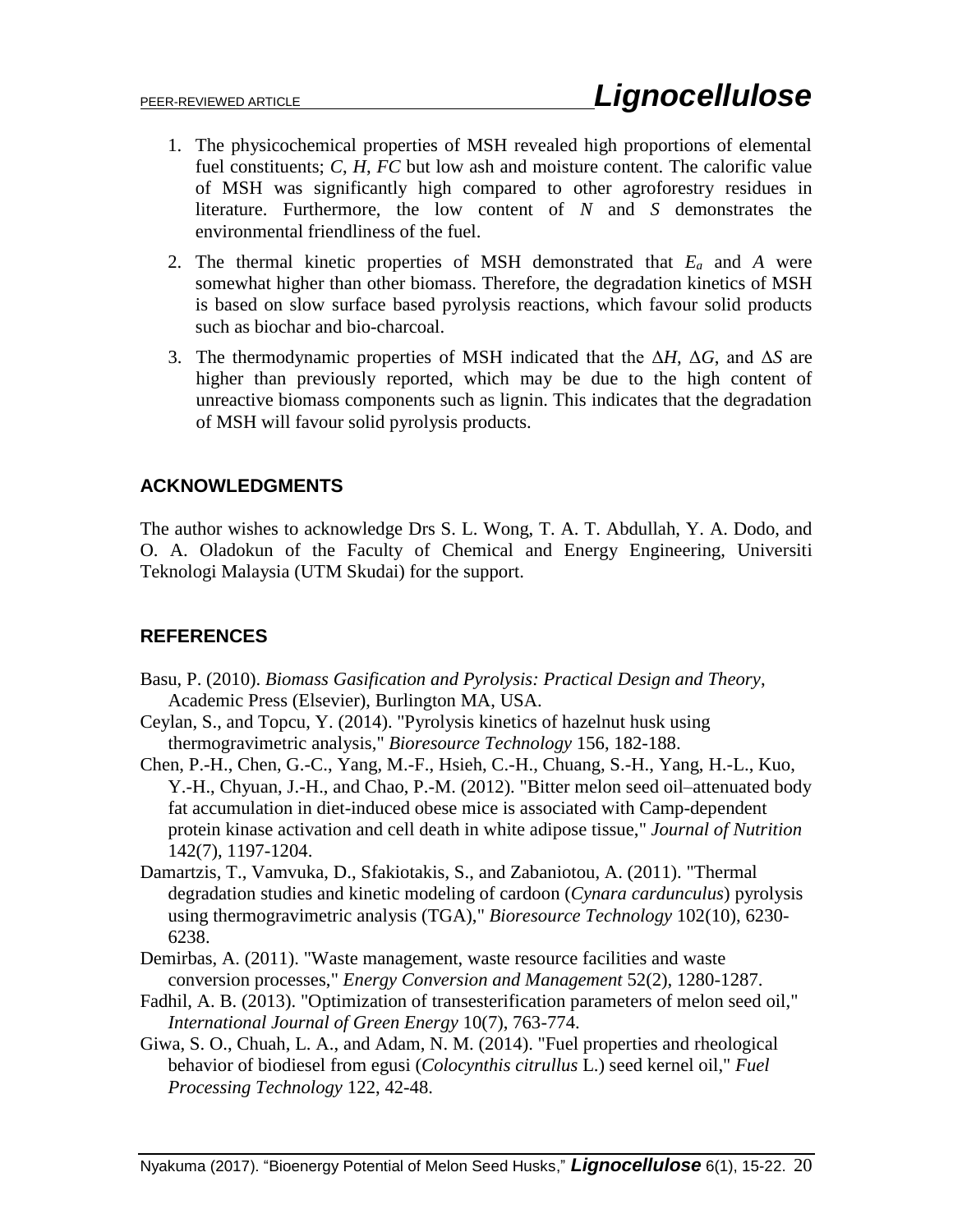- Isaac, I. O., and Ekpa, O. D. (2014). "Comparative study on the kinetics of the preparation of melon seed and cottonseed oils based biopolymers," *American Journal of Polymer Science* 4(1), 7-15.
- Jarret, R. L., and Levy, I. J. (2012). "Oil and fatty acid contents in seed of *Citrullus lanatus* Schrad," *Journal of Agricultural and Food Chemistry* 60(20), 5199-5204.
- Joshua, J. A., Ahiekpor, J. C., and Kuye, A. (2016). "Nigerian hardwood (*Nesogordonia papaverifera*) sawdust characterization: Proximate analysis, cellulose and lignin contents," *Lignocellulose* 5(1), 50-58.
- Kortse, P. A., Oladiran, J. A., and Kolo, M. G. M. (2013). *Egusi and "Egusi-Itoo" Melon Seed Quality* (1st Edition), LAP LAMBERT Academic Publishing, Saarbrücken, Germany.
- Lawal, S. A., Choudhury, I. A., and Yusoff, N. (2012). "An assessment of the physicochemical properties of melon seed (*Citrullus lanatus*) oil as base material for oil-inwater emulsion cutting fluid," *Advanced Materials Research* 576, 293-295.
- Mabaleha, M., Mitei, Y., and Yeboah, S. (2007). "A comparative study of the properties of selected melon seed oils as potential candidates for development into commercial edible vegetable oils," *Journal of the American Oil Chemists' Society* 84(1), 31-36.
- Maia, A. a. D., and De Morais, L. C. (2016). "Kinetic parameters of red pepper waste as biomass to solid biofuel," *Bioresource Technology* 204, 157-163.
- Milovanović, M., and Pićurić-Jovanović, K. (2005). "Characteristics and composition of melon seed oil," *Journal of Agricultural Sciences* 50(1), 41-47.
- Ndazi, B. S., Nyahumwa, C. W., and Tesha, J. (2008). "Chemical and thermal stability of rice husks against alkali treatment," *BioResources* 3(4), 1267-1277.
- Nwokolo, E. (1996). "Melon (*Colocynthis citrullus* L.)," in: *Food and Feed from Legumes and Oilseeds*, (pp. 273-280). Springer.
- Nyakuma, B. B. (2015a). "Pyrolysis kinetics of melon (*Citrullus colocynthis* L.) seed husk," *arXiv preprint arXiv:1506.05419*.
- Nyakuma, B. B. (2015b). "Thermogravimetric and kinetic analysis of melon (*Citrullus colocynthis* L.) seed husk using the distributed activation energy model," *Environmental and Climate Technologies* 15(1), 77-89.
- Nyakuma, B. B., Ahmad, A., Johari, A., Tuan Abdullah, T. A., Oladokun, O., and Aminu, Y. D. (2015). "Non-isothermal kinetic analysis of oil palm empty fruit bunch pellets by thermogravimetric analysis," *Chemical Engineering Transactions* 45, 1327-1332.
- Nyakuma, B. B., Johari, A., and Ahmad, A. (2012). "Analysis of the pyrolytic fuel properties of empty fruit bunch briquettes," *Journal of Applied Sciences* 12(24), 2527-2533.
- Nzelu, C. O., and Okonkwo, N. J. (2016). "Evaluation of melon seed oil *Citrullus colocynthis* (L.) Schrad, for the protection of cowpea *Vigna unguiculata* seeds against *Callosobruchus maculatus* (Fabricius)(Coleoptera: Bruchidae)," *Evaluation* 3(8), 1- 10.
- Oladokun, O., Ahmad, A., Abdullah, T. A. T., Nyakuma, B. B., Bello, A. A.-H., and Al-Shatri, A. H. (2016). "Multicomponent devolatilization kinetics and thermal conversion of *Imperata cylindrica*," *Applied Thermal Engineering* 105, 931-940.